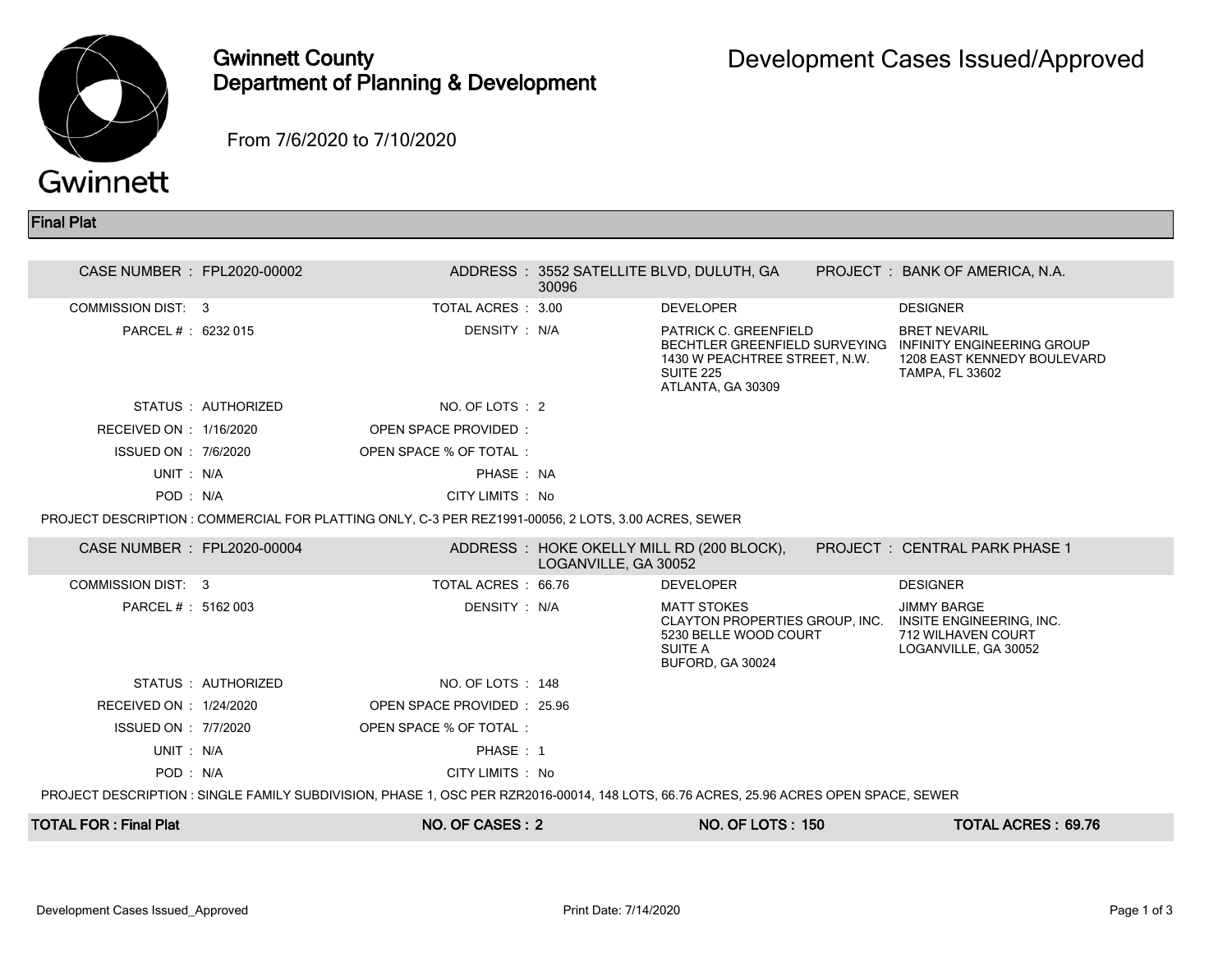## Exemption Plat

| CASE NUMBER : XPL2020-00013                                                      |                 |                        | GA 30011 | ADDRESS: 3840 RAJEAN DR, LAWRENCEVILLE,                                                                |  | PROJECT : STEINBERGER, COLLIN (XPL)                                                             |  |
|----------------------------------------------------------------------------------|-----------------|------------------------|----------|--------------------------------------------------------------------------------------------------------|--|-------------------------------------------------------------------------------------------------|--|
| COMMISSION DIST: 2                                                               |                 | TOTAL ACRES : 1.57     |          | <b>DEVELOPER</b>                                                                                       |  | <b>DESIGNER</b>                                                                                 |  |
| PARCEL # : 6131A459                                                              |                 | DENSITY : N/A          |          | <b>COLLIN STEINBERGER</b><br><b>COLLIN STEINBERGER</b><br>3880 RAJEAN DRIVE<br>LAWRENCEVILLE, GA 30011 |  | <b>KEVIN RINGO</b><br>RINGO ABERNATHY & ASSOCIATES, INC.<br>174 DACULA ROAD<br>DACULA, GA 30019 |  |
|                                                                                  | STATUS APPROVED | NO. OF LOTS : 3        |          |                                                                                                        |  |                                                                                                 |  |
| RECEIVED ON : 2/10/2020                                                          |                 | OPEN SPACE PROVIDED:   |          |                                                                                                        |  |                                                                                                 |  |
| ISSUED ON : 7/10/2020                                                            |                 | OPEN SPACE % OF TOTAL: |          |                                                                                                        |  |                                                                                                 |  |
| UNIT : N/A                                                                       |                 | PHASE:                 |          |                                                                                                        |  |                                                                                                 |  |
| POD: N/A                                                                         |                 | CITY LIMITS : No       |          |                                                                                                        |  |                                                                                                 |  |
| PROJECT DESCRIPTION : STEINBERGER, COLLIN (XPL), R60, 3 LOTS, 1.568 ACRES, SEWER |                 |                        |          |                                                                                                        |  |                                                                                                 |  |
| CASE NUMBER : XPL2020-00023                                                      |                 |                        | 30518    | ADDRESS: 1255 RIVERSIDE RD, SUGAR HILL, GA                                                             |  | PROJECT : BEAUMONT, JAMES (XPL)                                                                 |  |

|                             |                   |                                                                                 | 30518 |                                                                                         |                                                                                                          |
|-----------------------------|-------------------|---------------------------------------------------------------------------------|-------|-----------------------------------------------------------------------------------------|----------------------------------------------------------------------------------------------------------|
| COMMISSION DIST 1           |                   | TOTAL ACRES : 3.92                                                              |       | <b>DEVELOPER</b>                                                                        | <b>DESIGNER</b>                                                                                          |
| PARCEL #: 7336 013          |                   | DENSITY : N/A                                                                   |       | <b>JAMES BEAUMONT</b><br>1255 RIVERSIDE ROAD<br>SUGAR HILL, GA 30518                    | <b>KEVIN CANN</b><br>NORTHEAST LAND SURVEY<br><b>BOX 384</b><br>BRASLETON, GA 30517                      |
|                             | STATUS : APPROVED | NO. OF LOTS : 2                                                                 |       |                                                                                         |                                                                                                          |
| RECEIVED ON : 4/1/2020      |                   | OPEN SPACE PROVIDED:                                                            |       |                                                                                         |                                                                                                          |
| ISSUED ON : 7/7/2020        |                   | OPEN SPACE % OF TOTAL:                                                          |       |                                                                                         |                                                                                                          |
| UNIT: N/A                   |                   | PHASE:                                                                          |       |                                                                                         |                                                                                                          |
| POD: N/A                    |                   | CITY LIMITS : No                                                                |       |                                                                                         |                                                                                                          |
|                             |                   | PROJECT DESCRIPTION : BEAUMONT, JAMES (XPL), R-100, 2 LOTS, 3.918 ACRES, SEWER. |       |                                                                                         |                                                                                                          |
| CASE NUMBER : XPL2020-00026 |                   |                                                                                 |       | ADDRESS: 4131 TUGGLE RD, BUFORD, GA 30519                                               | PROJECT : BOICU, DOREL (XPL)                                                                             |
| COMMISSION DIST: 4          |                   | TOTAL ACRES : 3.95                                                              |       | <b>DEVELOPER</b>                                                                        | <b>DESIGNER</b>                                                                                          |
| PARCEL #: 1002 027          |                   | DENSITY : N/A                                                                   |       | DMR&BCONDTRUCTION<br>DMR&B CONSTRUCTION<br>1774 LAKE HEIGHTS CIRCLE<br>DACULA, GA 30019 | RONNIE RODRIGUEZ<br><b>GEORGIA PREMIER LAND SURVEYING</b><br>359 PEEVY STREET<br><b>BUFORD, GA 30518</b> |
|                             | STATUS : APPROVED | NO. OF LOTS : 2                                                                 |       |                                                                                         |                                                                                                          |
| RECEIVED ON : 4/6/2020      |                   | <b>OPEN SPACE PROVIDED:</b>                                                     |       |                                                                                         |                                                                                                          |
| ISSUED ON : 7/6/2020        |                   | OPEN SPACE % OF TOTAL:                                                          |       |                                                                                         |                                                                                                          |
| UNIT: N/A                   |                   | PHASE:                                                                          |       |                                                                                         |                                                                                                          |

POD : N/A CITY LIMITS : No

PROJECT DESCRIPTION : BOICU, DOREL (XPL), RA-200, 3.95 ACRES, 2 LOT, SEPTIC

| <b>TOTAL FOR: Exemption Plat</b>  | NO. OF CASES : 3      | <b>NO. OF LOTS: 7</b> | TOTAL ACRES : $9.44$ |
|-----------------------------------|-----------------------|-----------------------|----------------------|
| Development Cases Issued Approved | Print Date: 7/14/2020 |                       | Page 2 of 3          |